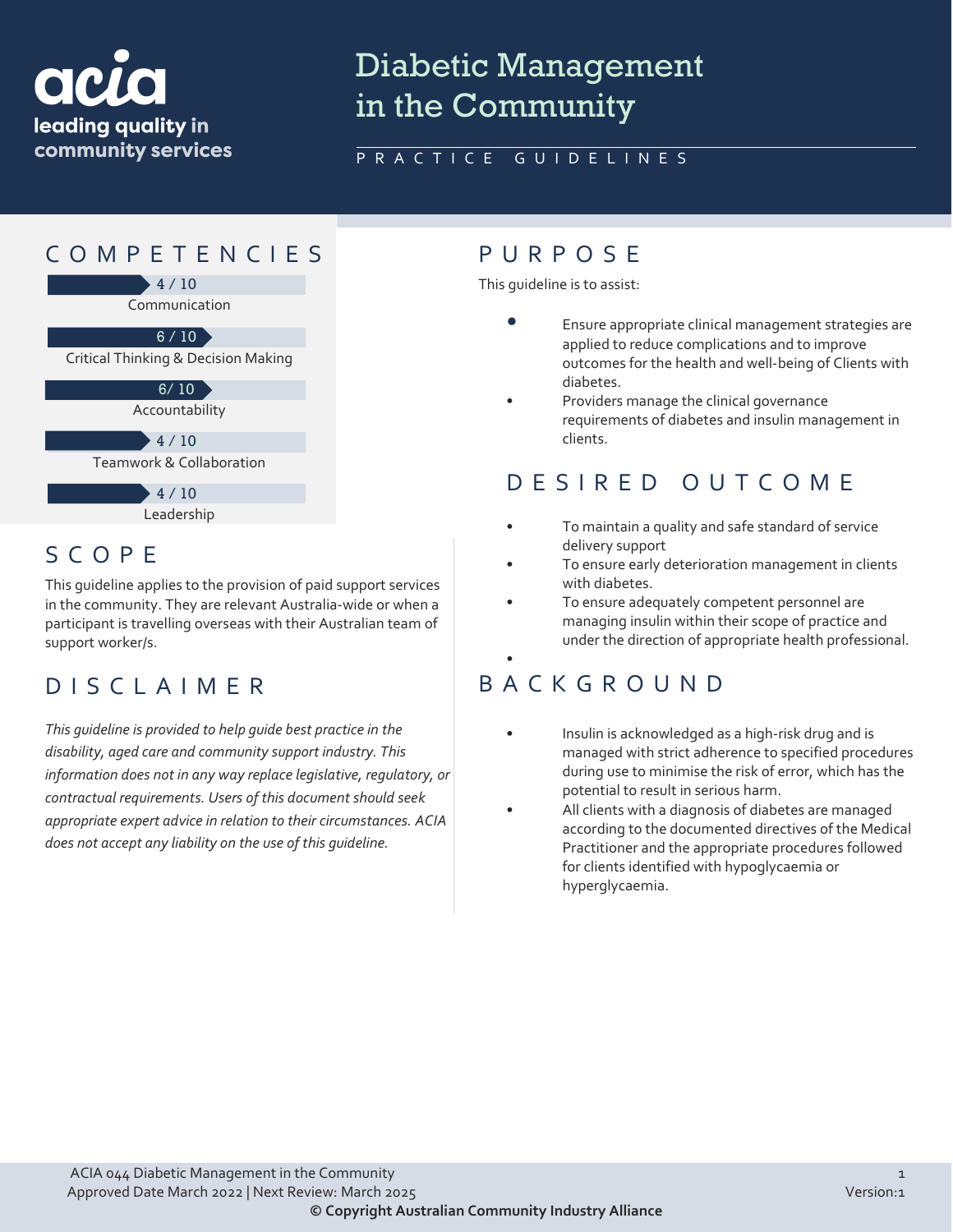### DEFINITIONS & SUPPORTING INFORMATIO N

**Community Supports and/or Services** is defined as the provision of paid supports and services in a service user's home or community. It includes but is not limited to, the following activities of daily living:

- personal care or support
- housework or domestic assistance
- transport assistance
- community access
- social support
- nursing services
- clinical supports
- gardening and home maintenance
- palliative care
- respite care

**Support Worker** - A paid person who assists people to perform tasks of daily living so as to participate in social, family and community activities in the person's home and their community. Support Workers have been comMedical Practitionernly known in the past as attendant care worker, disability worker, aged care worker, community worker, homecare worker, care worker or paid carer.

**Service Provider** - Organisation or person accountable for the delivery of supports to Clients.

**Carer** - a person that provides supports to the Client at no cost (generally family or friend).

**Support Worker Competency** - trained and assessed as competent by a Registered Nurse or a person deemed competent by the provider to safely and appropriately perform a specified task as a support worker.

**Client** means the service user, participant, user, care recipient, consumer or person receiving the nursing or support services.

**Plan** means a Service Plan, Support Plan or Individual Plan (however titled – the plan) is a document developed in response to a request for service. It is developed by a Registered Nurse or a person deemed competent by the provider from the service provider, prior to the commencement of service delivery. It outlines the expected outcomes of the requested care/services and the tasks, duties and interventions required to meet the care and service needs of the client (within the parameters of the funding program). The plan guides and directs the individual support worker or Registered Nurse in their day-to- day delivery of the services.

**Registered Nurse** means a person who has completed the prescribed educational preparation, demonstrated competence for practice, and is registered and licensed with the Australian Health Practitioner Regulation Agency (AHPRA) as a Registered Nurse.

**Competent** means having been trained and assessed by a registered nurse or enrolled nurse or approved assessor as competent to safely and appropriately perform a specified task.

**BGL-** Blog Glucose Level

**PRN –** As needed medication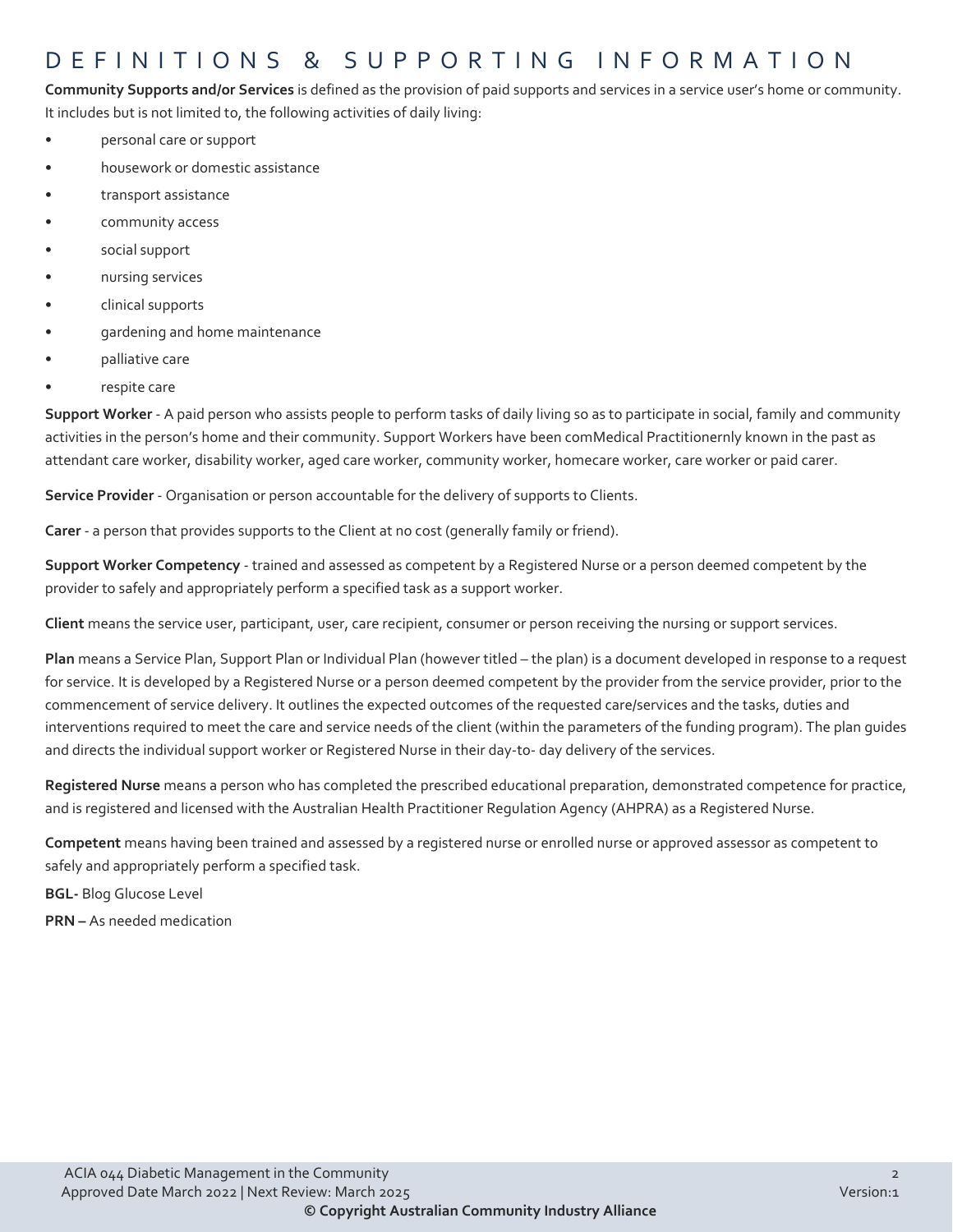## GUIDELINE

- All clients with Type 1 or Type 2 diabetes will have Care Directive (Diabetes) completed by their Medical Practitioner.
- Clients who are diagnosed with diabetes and receive insulin therapy shall have PRN orders for care in the event of a glycaemic emergency. These orders will be for Glucagon and/or PRN insulin and will include; instructions as to when PRN medication orders should be used, indication of frequency of BGL during diabetes emergency, indications for contacting the Client's Medical Practitioner.
- Competent and capable staff are able to undertake blood glucose monitoring within their scope and under the direction of a Registered Nurse or other appropriate health professional.
- All staff shall follow the manufacturer's written instructions in relation to the use of Glucometer devices; this includes compliance with recommended calibration frequency and record keeping.
- Support Workers are not to be administering insulin that is drawn up from vials, nor are they to managing insulin that is in a sliding scale regime where a Registered Nurse must use clinical decision making as to the treatment. The support worker may be used a second check where required, assuming the are competent and capable in being a witness to that task.

#### **Hypoglycemia**

- Signs and Symptoms of Hypoglycaemia- low blood glucose (BGL)) episode if a client is displaying these signs and/or symptoms:
	- o Sweating
	- o Dizziness
	- o Trembling
	- o Pallor
	- o Hunger
	- o Anxiety
	- o Confusion
	- o Difficulty concentrating
	- o Blurred vision or vision changes
	- o Tiredness/drowsiness
	- o Slurred speech or difficulty speaking
	- o Unconsciousness
	- o Blood glucose level < 4mol/L
	- o Tingling (especially hands, feet or tongue)
	- Hypoglycaemia should be confirmed by blood glucose measurement; however, treatment is urgent and should not be withheld if undue delay is likely.

#### Managing Hypoglycaemia

- Ensure client's safety to prevent falls. Check capillary BGL. Check the Client's care plan and medication chart to determine if there is a standing order / medical directive for action to be taken in the event of a low BGL and contact the Medical Practitioner.
- If the Medical Practitioner has outlined a clinically appropriate plan for the management of the Client's hypoglycaemia implement that course of action. Refer to client's diabetes care directive.
- Mild and Moderate Hypoglycaemia; if a client is conscious and able to swallow:
	- o Administer small amounts of glucose, such as fruit juice, sugar or honey, jelly beans, soft drink or chewable glucose tablets.
	- o Re-test blood glucose level after 15mins.
	- $\circ$  If blood glucose level remains <4mol/L administer a further small abouts of glucose.
	- o Ensure client eats the next scheduled meal or snack. If meal is greater than 15 minutes away, provide a snack that includes complex carbohydrate and protein such as a slice of bread, a banana or apple, small dry biscuits and cheese, or a glass of milk.
	- $\circ$  If BGL stable continue Monitoring every 1-2 hours for the next 4 hours.
	- Severe Hypoglycaemia; Client is unconscious and unable to tolerate oral glucose and BGL is below 3mol/L:
		- o If there is no PRN order for glucagon or no medication supplies, call an ambulance.
		- o Administer PRN order of glucagon. Re-test blood glucose level after 15mins.
		- o If blood glucose level remains < 4mol/L
		- And the client is still unable to tolerate oral glucose, call an ambulance. If ordered and available a further PRN order of glucagon may be administered while waiting for emergency services.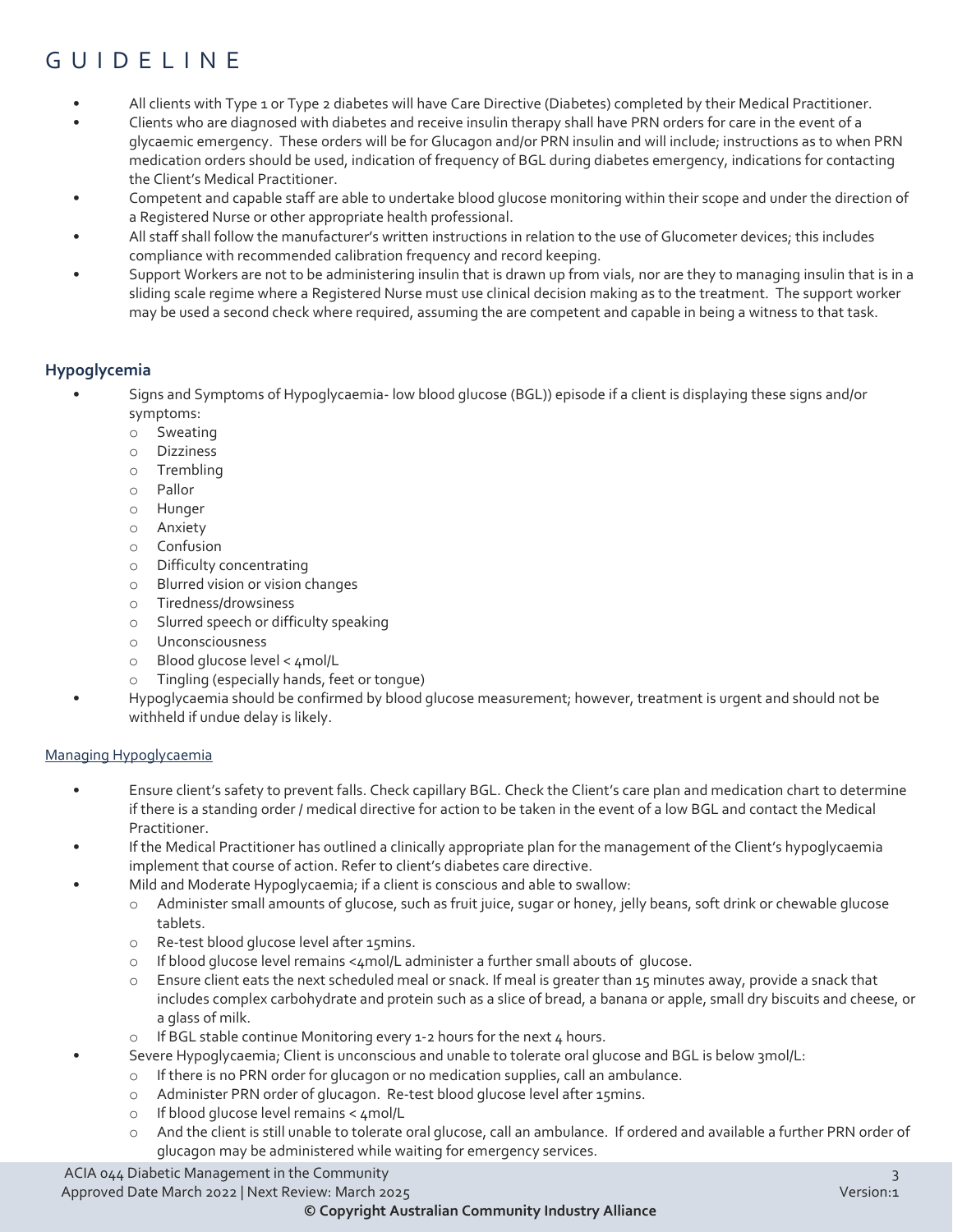• Contact the Client's Medical Practitioner for a comprehensive client review. Ensure the client's condition is documented in the progress notes and the event is communicated to other care staff according as per policy.

#### **Hyperglycaemia**

- Signs and Symptoms of Hyperglycaemia Check for hyperglycaemia (high blood glucose (BGL)) if a Client is displaying these signs and/or symptoms:
	- o Excessive urination
	- o Excessive thirst
	- o Dry Mouth
	- o Tiredness/ fatigue
	- o Blurred vision
	- Pre-prandial blood glucose level > 11mol/L
	- o In severe hyperglycaemia, nausea and vomiting
- Hyperglycaemia is of particular concern for older adults with diabetes as symptoms may present differently to those in a younger person. The reasons for this are:
	- o In normal ageing there may be reduction in thirst and increase in renal glucose tolerance, therefore excessive thirst and/or urination may not occur;
	- o Signs and symptoms may be masked by other conditions such as urinary incontinence; and
	- o Signs and symptoms may be considered by the client or carers to be due to normal ageing.

#### Managing Hyperglycaemia

- Check the client's plan of care and medication chart to determine:
	- o If there is a standing order for action to be taken in the event of a high BGL.
	- o If the client's Medical Practitioner has outlined a clinically appropriate plan for the management of the client's hyperglycaemia then implement the documented course of action.
- Implement the following quidelines when the Client is symptomatic, has a BGL > 11mol/L and there is no documented appropriate management strategy in the Client's care plan, progress notes or medication chart:
	- o If the Client has a high BGL, is symptomatic and is vomiting or unconscious, call an ambulance.
	- o If the Client is symptomatic, has a BGL>11mol/L and there is no documented strategy of care in the Client's care plan or medication chart, contact the Client's Medical Practitioner or locum Medical Practitioner.
	- o Document the event and the Medical Practitioner's instructions in the Client's care plan and notes.

#### **Diabetic Management**

- Nursing and lifestyle interventions for clients with Diabetes are aimed at maximising quality of life for the client, and minimising the risk of diabetic related complications; taking into consideration the life stage of clients and the likely progressed nature of diabetic complications.
- Ensure clients with Diabetes have a management plan developed by the Medical Practitioner in consultation with staff, the client and/or his or her support decision maker.
- Ensure that all clients with Diabetes have a care plan which reflects the aspects of care eg. Diet, foot care, sensory loss etc which are required to address the complications of diabetes.
- Staff will perform and practice in accordance with the following procedure and as per regulatory requirements.
- All staff that assist in Diabetic management is fully qualified and works within their scope of practice or has completed appropriate competency tests.
- Referral to an allied health professional will be attended as required in consultation with the medical practitioner. This includes podiatry, dietetics and speech pathology.
- Management of client's hypo/hyper glycaemia will be according to medical directive and facility protocol.
- Each client who requires blood glucose Monitoring will have their own Monitor to reduce the risk of cross infection, which is labelled with the clients name.
- The diabetic Monitors will be maintained according to manufacturer guidelines.
- Blood Glucose levels to be taken as per Diabetic Management plan and recorded on appropriate form.
- Medical practitioner is to complete a Diabetic Management Plan for the client and should be reviewed regularly, at least six Monthly. The Diabetic Management Plan indicates:
	- o Frequency of BGL Monitoring
	- o Acceptable BGL range
	- o What to do if BGL out of acceptable range (Hypo/Hyper)
	- o Indicate the time that Diabetic medications to be given. Eg. Insulin

### ACIA 044 Diabetic Management in the Community 4

Approved Date March 2022 | Next Review: March 2025 Version:1